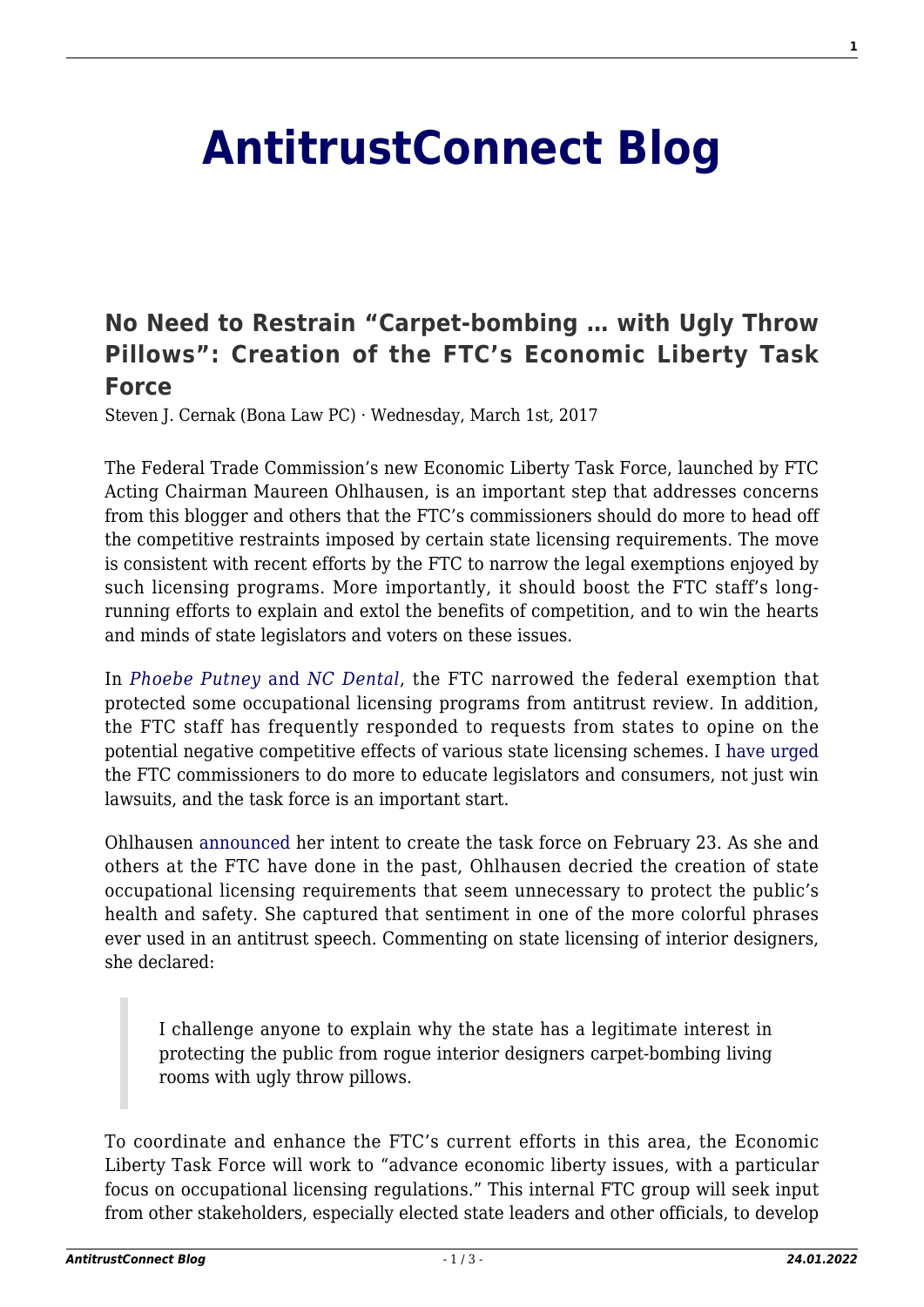ways to narrow or eliminate overbroad occupational licensing restrictions.

Ohlhausen was careful to note that well-tailored licensing schemes can be helpful in protecting public health and safety in certain professions, such as doctors and electricians. She also professed her belief in federalism, pledging to respect the decisions of politically-accountable state actors that clearly articulate a policy to displace competition.

I have suggested in the past that the FTC commissioners should provide greater support and publicity for their staff's advocacy efforts in this area, and I fully support the Task Force's creation. Below are additional suggestions to further its ambitious goals:

- Make sure the FTC Task Force members spend some time outside the Beltway exploring these and other economic liberty issues—if the recent election taught us anything, it is that many folks outside Washington have different views than those inside Washington.
- Listen to those state officials—they might have something helpful to say about the dividing line between, say, doctors and interior designers. They might also suggest other steps the FTC can take to increase economic liberty.
- Don't limit your interactions to the officials—check in with the local companies, chambers of commerce, or trade associations whose views might be different, both from the FTC's but also from those of the state officials.
- And while you're there, don't forget to reinforce the value and benefits of competition protected by well-supported antitrust laws. It sounds odd for a government agency to be the one explaining the virtues of vibrant private markets but, given [comments in the media in the last year calling for more regulation,](http://antitrustconnect.com/2016/03/31/mainstream-media-is-finally-covering-antitrust-policy-antitrust-practitioners-should-join-the-discussion/) it seems many in the country could use a refresher course on competition's benefits.
- The Task Force should consider endorsing [the ALLOW Act](http://antitrustconnect.com/2016/08/25/the-allow-act-another-helpful-step-against-protectionist-licensing/), or something like it, as model state legislation that might help prevent overbroad regulations from creeping back into states in the future.

The Task Force won't end unnecessary regulation. But by shining a light on it and explaining competition's benefits in discussions with officials, companies, and voters, the Task Force could play an important part in restoring a vibrant local and national economy.

This entry was posted on Wednesday, March 1st, 2017 at 6:16 pm and is filed under [Antitrust Exemptions & Immunity,](http://antitrustconnect.com/category/antitrust-exemptions-immunity/) [FTC Enforcement](http://antitrustconnect.com/category/ftc-enforcement/), [State Action](http://antitrustconnect.com/category/state-action/) You can follow any responses to this entry through the [Comments \(RSS\)](http://antitrustconnect.com/comments/feed/) feed. You can leave a response, or [trackback](http://antitrustconnect.com/2017/03/01/no-need-to-restrain-carpet-bombing-with-ugly-throw-pillows-creation-of-the-ftcs-economic-liberty-task-force/trackback/) from your own site.